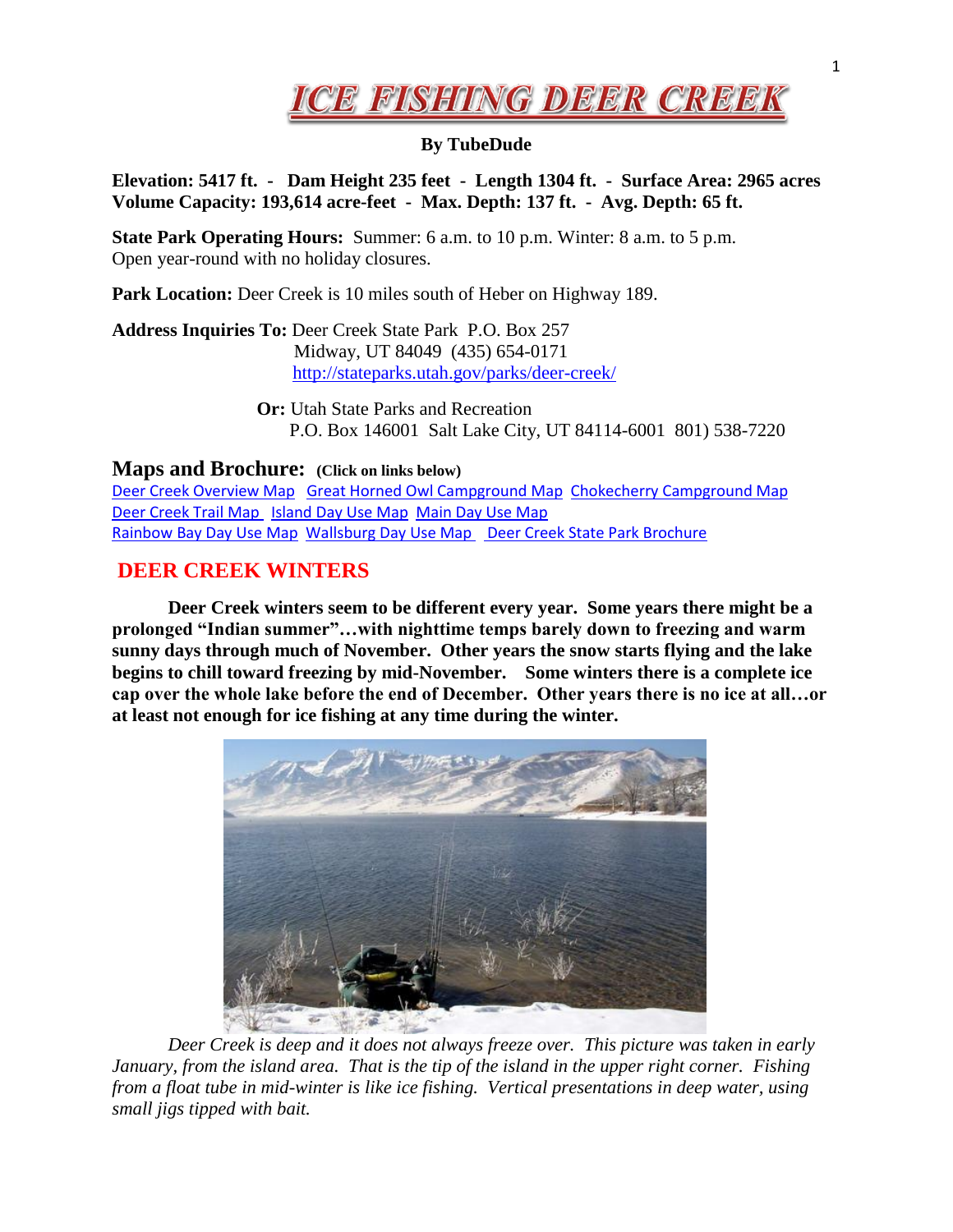**Let's arbitrarily say that Deer Creek winters begin around November 1. Actually, a lot of the fish are already in winter mode before then. Perch are usually at least 40 feet deep and smallmouths might be even deeper. The difference is that perch will often bite if you find them and smallies don't bite much at all in the colder months. Only rarely is one caught by ice anglers from Deer Creek.**

**As long as the water stays open…unfrozen…there will be some rainbows near the top as well as much deeper. They feed on zooplankton and daphnia. Those food tidbits tend to stay deeper in winter. But it is not uncommon to find some rainbows splashing on the top…especially early in the morning. Bank tanglers continue to catch a few on worms or bottle baits. Trollers get them wherever their sonar tells them to fish.** 

**Walleye tend to stay near their food supplies. If they want fresh perch, they have to move deeper with their groceries. But even during the middle of the coldest ice-covered winters there will occasionally be walleyes caught in water less than 30 feet deep…usually on worm-tipped jigs being fished for perch or trout. There are not many walleyes caught from Deer Creek during the winter on purpose.**

**Walsburg Bay is a favorite with Deer Creek ice anglers. Once you get on the ice at the launch ramp you can head out in several different directions. Some like to go directly across the opening of the bay to fish off the steep rock walls…on the way to Rainbow Bay. Others fish the walls further up inside the bay. Still others go toward the far east end…to drill over shallow flats or the old creek channel. All are good at one time or another.**

**Rainbow Bay is another popular ice fishing venue. There are several spots around the bay that can hold perch, trout and even the occasional walleye. All but the trout will usually be down near bottom…in 30 to 40 feet of water. There will be trout near the bottom too but sometimes they suspend shallower. It pays to have sonar to tell you where to present your lures for the suspenders.**

**Further north, the island offers several good spots. Follow the trails and look for previous holes…preferably with blood around them. But this is an area where the fish tend to move around a bit so be prepared to use your sonar to look for them.**

**Deer Creek is deep. It takes longer for a deep lake to freeze up. But the upper end, around Charleston, is shallower and is usually the first part of the lake to freeze. The Provo River comes into the lake at the state park area and the channel goes westerly across the lake…before making a bend southward.** 



*This winter rainbow was taken through the ice across from Charleston, along the old Provo River channel in about 10 feet of water. The Provo River inlet is off to the upper right of the picture. Midway is in the background…looking north across the upper end of Deer Creek.*